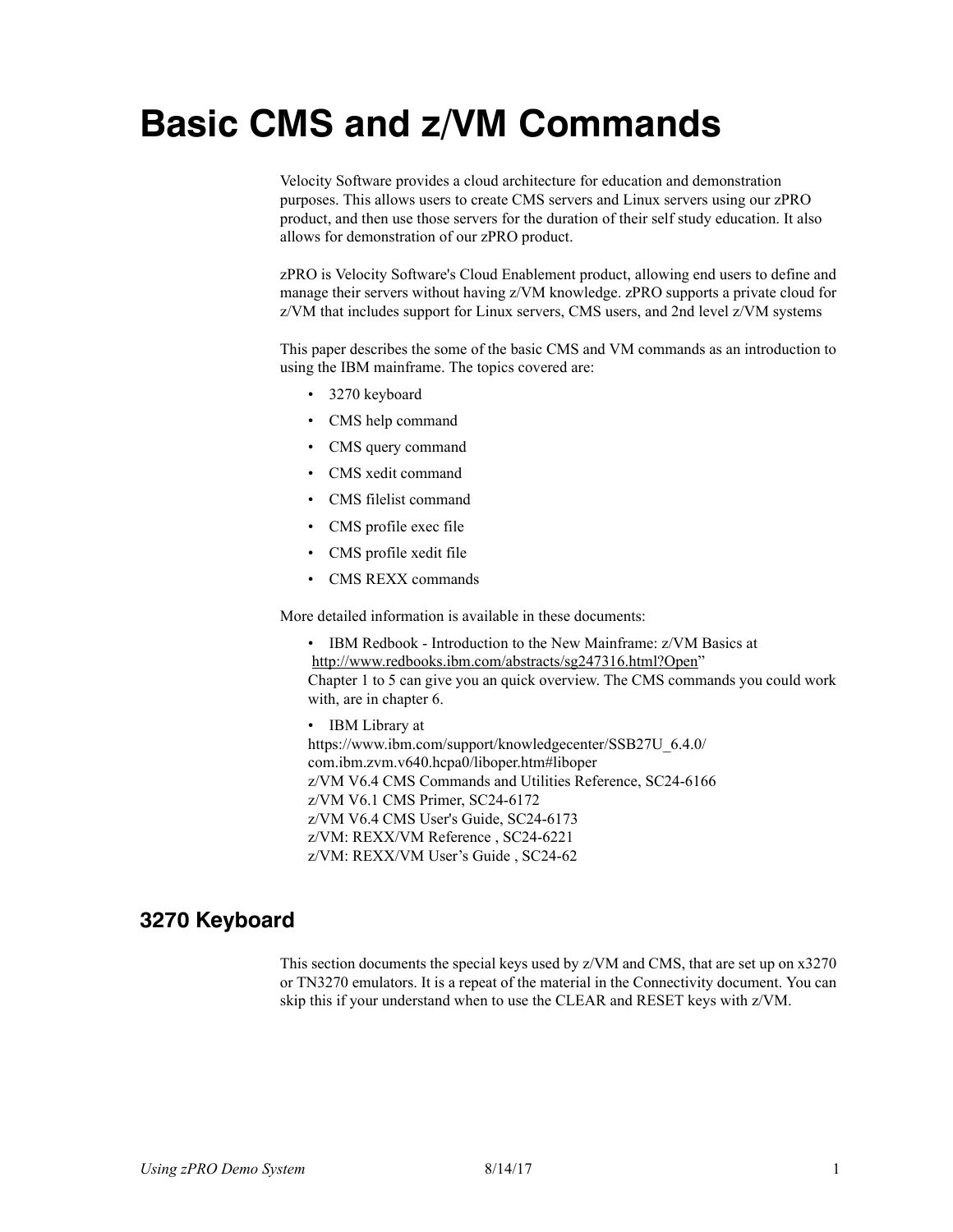#### x3270

If you are using x3270 as your emulator, go to the top of the x3270 emulator screen and click on Keypad.

This will bring up the screen shown [Figure 1-1.](#page-1-0)



<span id="page-1-0"></span>*Figure 1-1 x3270 special keys*

The Clear key is necessary for clearing CP messages and CMS messages. You will use the CLEAR key if the screen fills up and you see HOLDING or MORE at the bottom right. Click on the CLEAR key to get to the next page.

RESET KEY is for solving keyboard problems that WILL arise. If you type in an area of the screen that is protected, some form of an "X" will show up at the bottom of the screen indicating that the keyboard is locked. The RESET key will clear this.

**Note:** There are several things you should be aware when logging on the z/VM:

- The enter key is used to initiate the CMS commands.
- You will be prompted to change your password for this first logon.
- The first screen will have VM read at the bottom right, hit enter and it will say READY on the left and at the bottom right it will say RUNNING. You are now ready to try CMS commands.
- If you have successfully logged and get disconnected or enter DISC to disconnect, the next time you logon on you will get a screen that says CP Read. To get back to CMS just enter B for Begin and you will be taken to the place where you logged off.
- If you lose connectivity and the system thinks you are already logged on you will get a message the says User ID DEMOxxxx is already connected to GRAF xxxx. In this case, you issue the command,

LOGON DEMOxxxx here

This will then ask for the password, and you will be re-connected. If you are sharing this ID, the other person will immediately be logged off. So use carefully.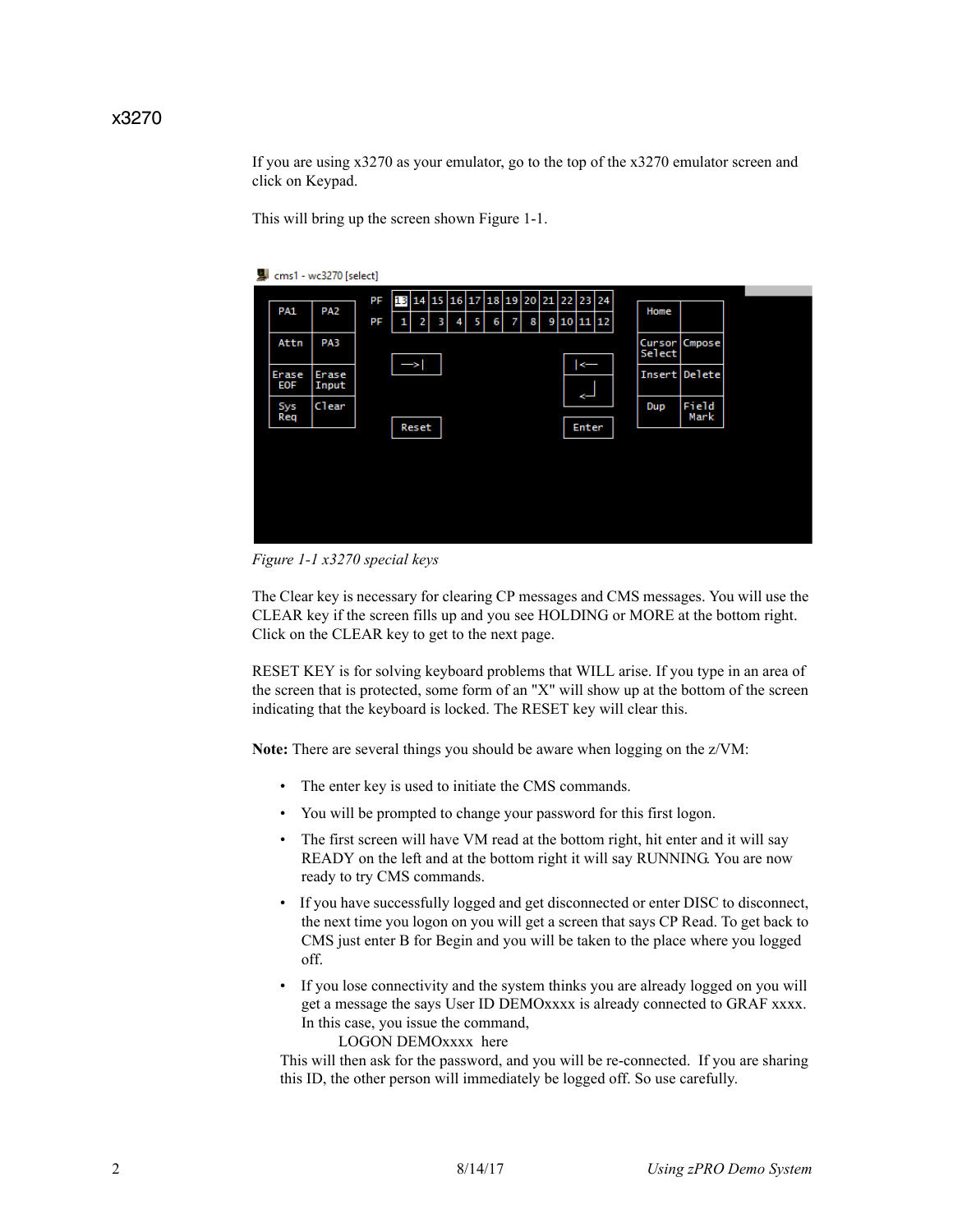## TN3270 keyboard

If you are using TN3270 as your emulator, go to the top of the TN3270 emulator screen and click on ShowKeypad square on the top of the screen. (7th box from the right)

This will bring up the screen shown in [Figure 1-2.](#page-2-0)



<span id="page-2-0"></span>*Figure 1-2 TN3270 special keys*

The Clear key is necessary for clearing CP messages and CMS messages. You will use the CLEAR key if the screen fills up and you see HOLDING or MORE at the bottom right. Click on the CLEAR key to get to the next page.

RESET KEY is for solving keyboard problems that WILL arise. If you type in an area of the screen that is protected, some form of an "X" will show up at the bottom of the screen indicating that the keyboard is locked. The RESET key will clear this.

Remember, for zVM or CMS accessed by TN3270 or x3270 you will use the VM user ID and password in the email you received or if you cloned it yourself you have specified the VM user ID (DEMOxxxx) and password in the request panel. Logon, hit enter to executre the profile and you will have a READY prompt.

# **CMS Commands**

There are many CMS commands you can use. This document just introduces a couple of the more commonly used ones.

CMS commands are entered at the bottom left of the 3270 screen.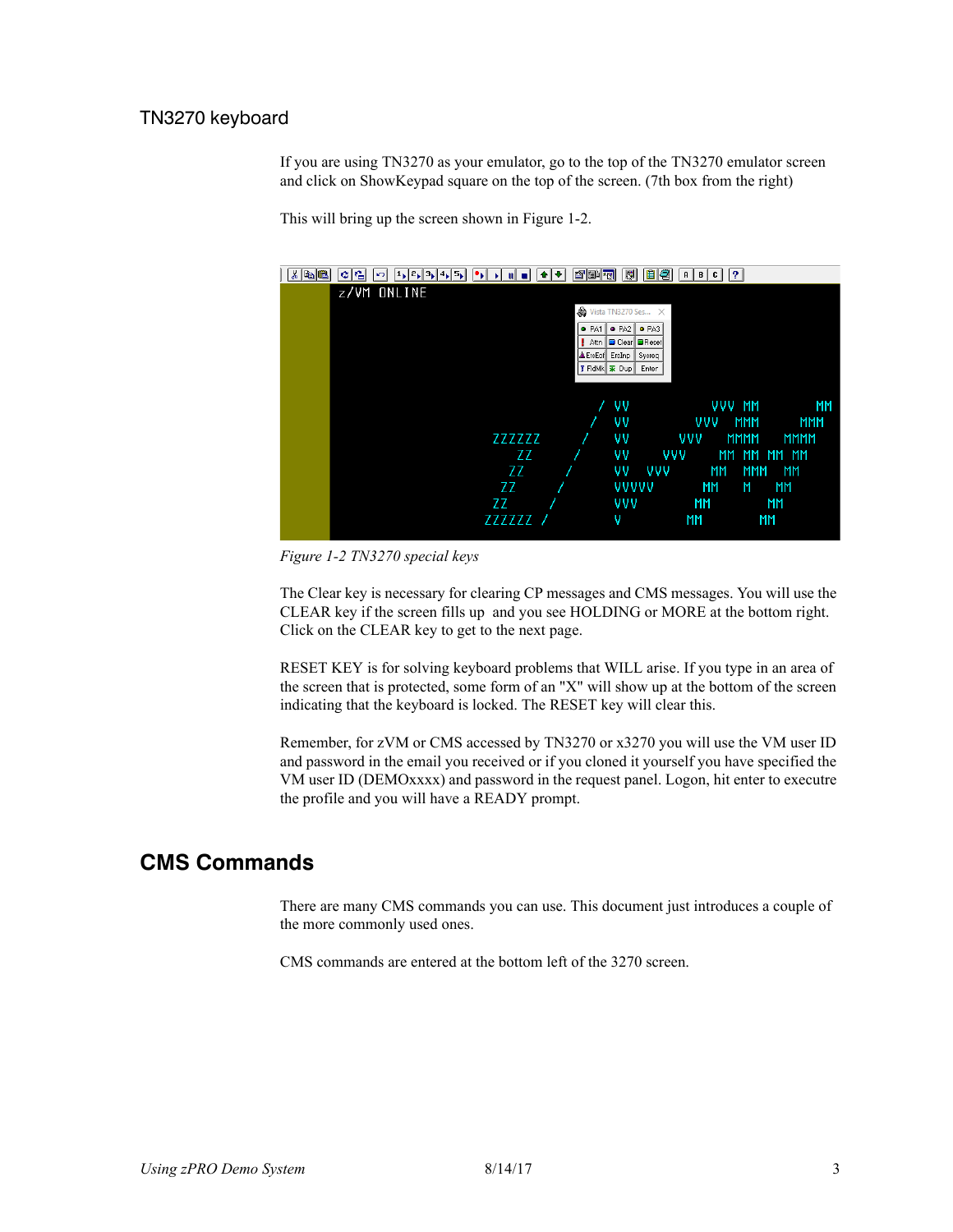#### CMS Help

There is a comprehensive HELP facility in z/VM. Enter HELP CMS first to see the information available for CMS Commands

As an example, position the cursor on QUERY to see the information about QUERY and hit ENTER key

Then hit F3 to return to list

You can also position the cursor on XEDIT and FILELIST as these are the next commands we will introduce.

**Note:** Function key 3 is exit, Function key 8 is forward, Function key 7 is backward

## CCMS QUERY Command

You may query many things. Typing *help query* will list all the operands.

Let's start with Q N. This shows the names of logged on users to VSIVM4.

Then try Q DISK or Q DASD. This shows the disks you have access to.

You may try other parameters as described in the Help Query function.

## CMS XEDIT command

XEDIT is the CMS command that allows you to create and edit CMS files. This is described in section 6.7 of the Redbook

For an exercise, we will first create a HELLO script

You should know that file, quit and qquit are used to end an xedit command. QQUIT caused you to leave without saving.

Logon with your CMS User ID to the CMS guest you previously created. Hit enter to allow the PROFILE EXEC to be processed. You should have a READY prompt.

"XEDIT HELLO EXEC A". This will put you into an empty file.

**Note:** You may need to hit clear on the screen. If there is a "HOLDING" in the bottom right corner of your 3270 screen, "CLEAR" will remove the messages that are being maintained on the screen.

First, add some lines to the file. On the command line enter "add 5" to add 5 lines. Please review sections 6.79 and 6.8 of the redbook to choose your options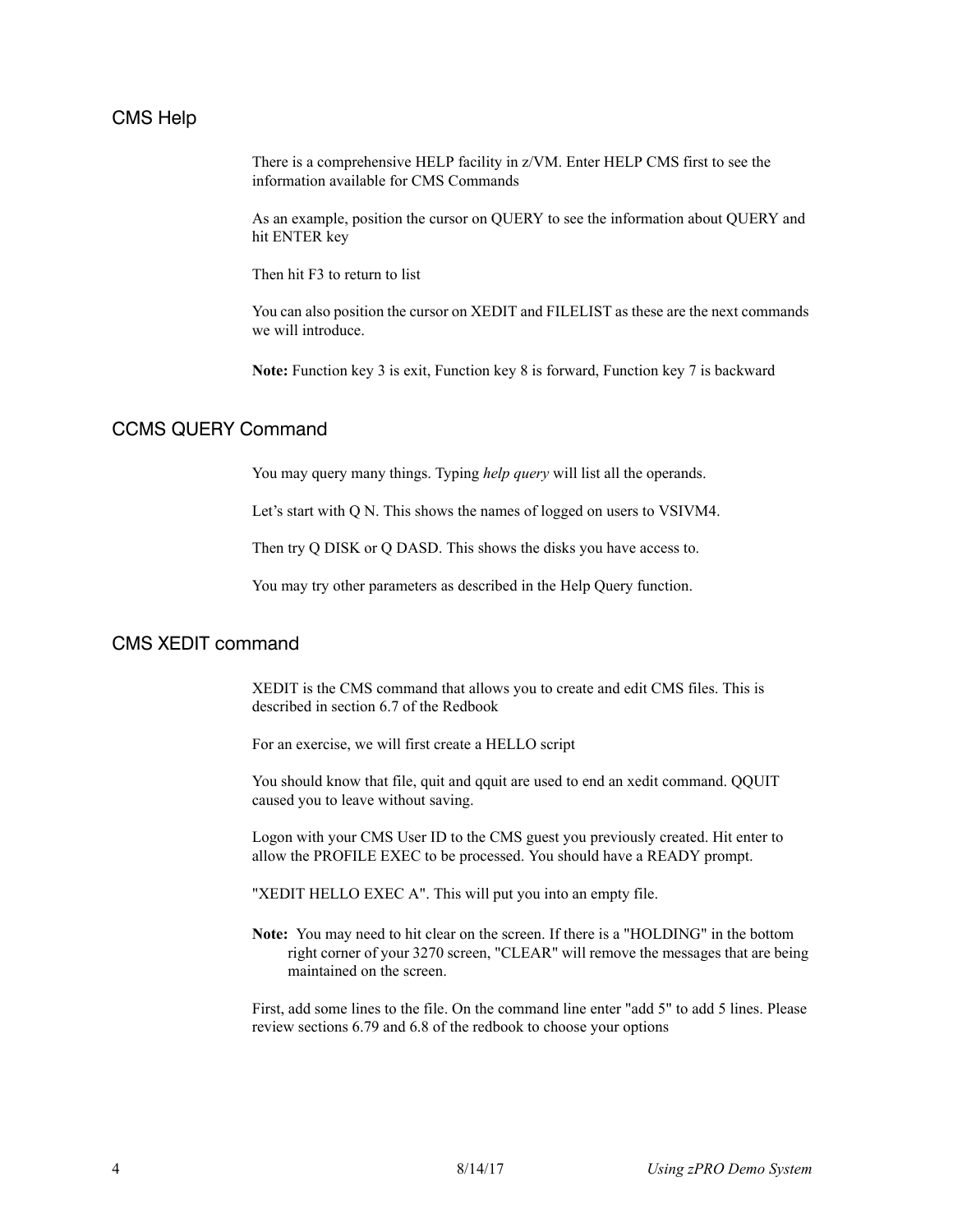Then we want to type these five lines

/\* HELLO SCRIPT \*/ SAY 'Please type your name:' Pull name If name  $\leq$  "" then say 'Hello' name 'Welcome to your CMS guest' Else say 'No input given for name'

Next, on the command line at the bottom of the screen, enter file to save and exit this file.

To test this script, after the READY message type HELLO and hit the enter key. This will execute the script you have written.

You should get the message Type your name:xxxx Key in your name and hit the enter key You should get the message Hello xxxx to your CMS guest.

If not, go back to xedit hello exec and debug your program. Later we will use the xedit command to create CMS and XEDIT profiles.

### CMS Filelist command

See Sections 6.5 and 6.6 of the Redbook for disk and file information.

Note that file names have three parts in CMS:

File name, File extension or type and mode. For example Profile exec A

You have an A disk that will contain all the files you create. To see these files you can issue the command FILELIST \* \* A

Another variation is FILELIST PRO\* \* A. This will show all the files that start with PRO on your A disk. Note there is no space between PRO and the first \*.

FILELIST  $***$  will show all the files on all the disks that you have access to but many may be in read only mode as they are system disks. This list will be very long. You can enter Halt or HX to end the list and return to CMS>

#### CMS PROFILE EXEC file

There is a PROFILE EXEC file for CMS that will be executed every time you logon to CMS or enter the command IPL CMS or the command profile to execute the PROFILE EXEC file.

We will start by editing/personalizing them. Remember, file, quit and qquit are used to end an xedit command.

Once you are logged on to your CMS guest, XEDIT the PROFILE EXEC file by issuing the command:

XEDIT PROFILE EXEC A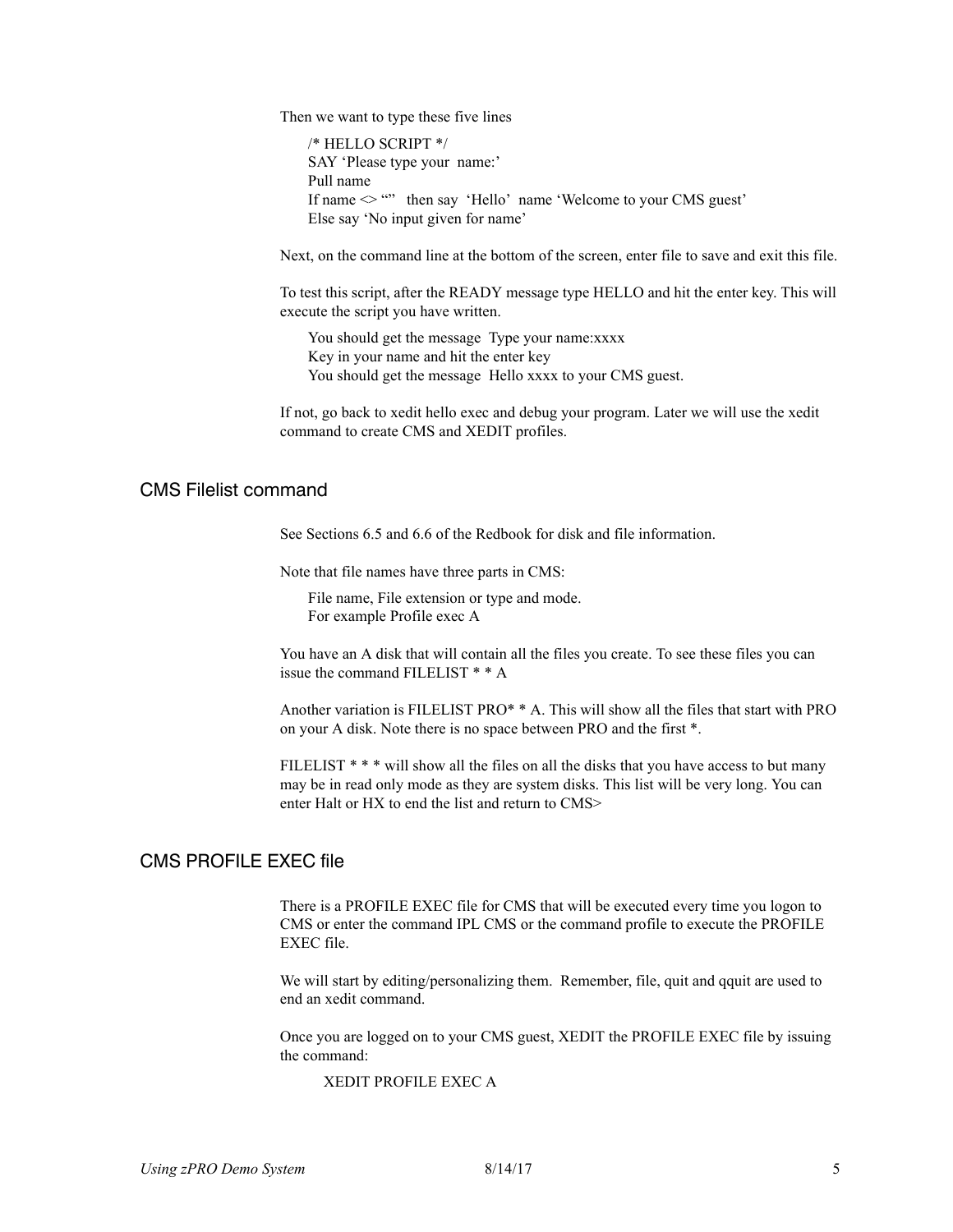This will put you in an empty file unless there is a default one on your system. If you are using the cloned CMS system on demo.velocitysoftware.com you will have the default profile as shown in [Figure 1-3.](#page-5-0) You can check this by issuing the command:

type profile exec

```
/* PROFILE EXEC */ 
\overline{\phantom{a}} 'pipe ', 
     '| CP Q V 191 ', 
    '| specs w5 1', 
    '| var mode' 
\overline{\phantom{a}} If mode = 'R/W' then do 
     Say ' ' 
     Say ' ' 
     Say '*--------------------------------------------------------------*' 
     Say '* This server was cloned from DEMOR1 and has a single minidisk *' 
     Say '*--------------------------------------------------------------*' 
  End
```
<span id="page-5-0"></span>*Figure 1-3 Default profile exec*

**Note:** You may need to hit clear on the screen. If there is a "HOLDING" in the bottom right corner of your 3270 screen, "CLEAR" will remove the messages that are being maintained on the screen.

We will now add a line to the file. Type xedit profile exec and hit the enter key.

To add a line if on the command line enter *"add 1"*. However, it will add 1 line at the top of the file. Since we want to add the line in the file . First, type next 1 on the command line to move the line position to after the /\* PROFILE EXEC \*/ comment, Then type add 1on the command line.

Type in this line

SET PF12 RETRIEVE BACKWARD

On the command line at the bottom of the screen type File and hit the enter key.

Please review sections 6.79 and 6.8 of the redbook to choose your options

For new users, the command SET PF12 RETREIVE BACKWARD is particularly useful because this removes the need to retype commands you are experimenting with. Setting those options enables functionality like the bash shell on Linux systems and using PF12 to scroll through previous command history.

If you make changes to your PROFILE EXEC during your terminal session, the changes will not be in effect until you execute your profile again. You can enter the following command at any time to run your PROFILE EXEC: profile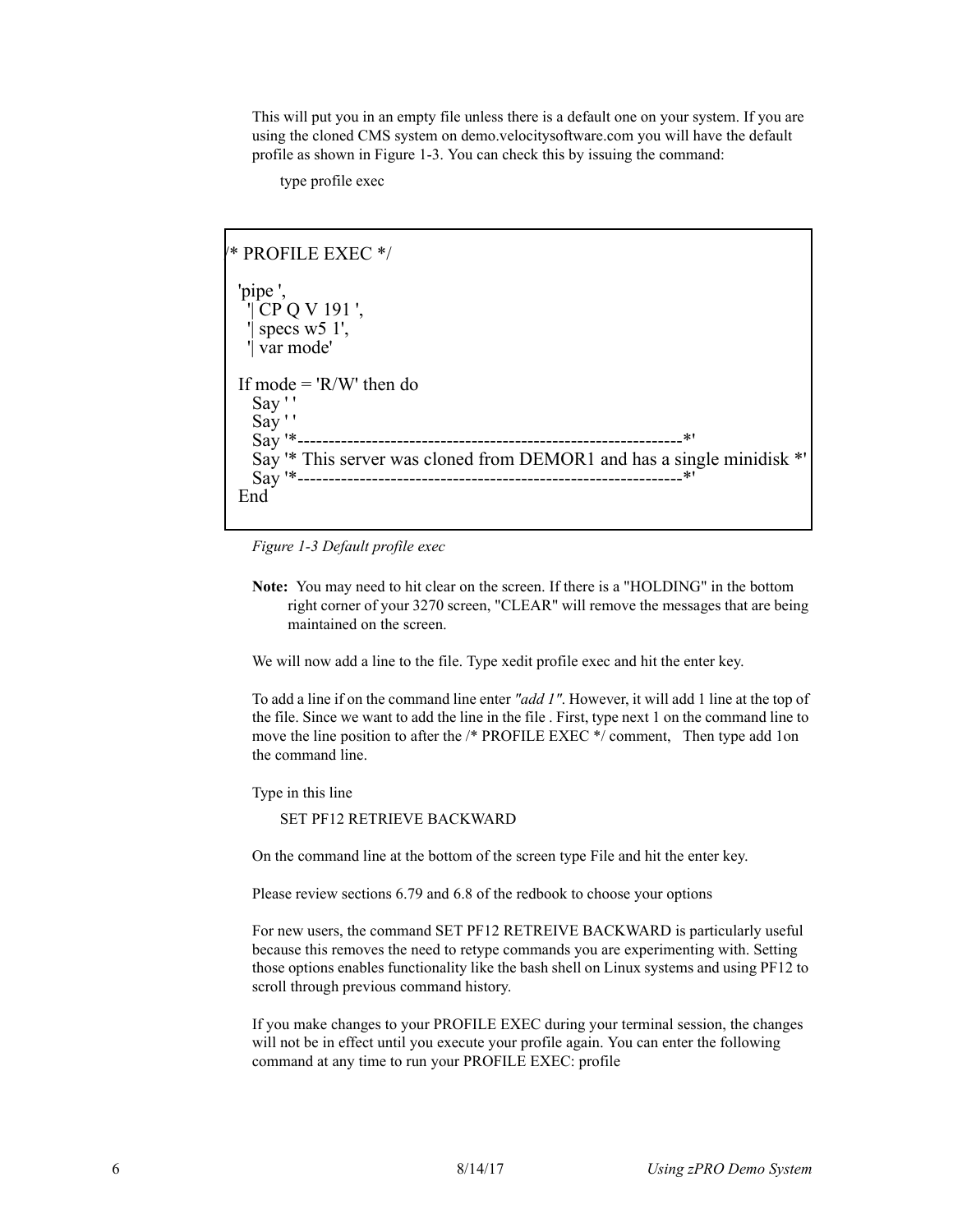Often newer users make a few mistakes when customizing their PROFILE EXECs. To suppress the processing of your PROFILE EXEC for any reason, enter the IPL command, and then enter command CMS command ACCESS with the NOPROF option specified.

IPL CMS access (noprof

## XEDIT PROFILE file

You can create a profile xedit file that will be processed every time you execute an xedit command. This can be useful to set up PF keys

To create this file, enter XEDIT PROFILE XEDIT.

Type the command to add 5 lines, then enter the commands you want, and enter a FILE command to save and exit. A sample PROFILE XEDIT file might contain these lines:

/\* Sample PROFILE XEDIT file \*/ 'SET CASE MIXED' 'SET AUTOSAVE 20' 'SET TABS 10 20 30 40' 'SET PF12 TOP'

The first line in this file must be a comment. A comment must start with /\* and end with\*/

If your SET command contains a special character, it may cause an error, unless you enclose the command in (quotation marks). Therefore, we have entered each command with surrounding quotation marks to insure proper programming technique and prevent future problems.

Each command must be typed on a separate line. You should be familiar with all the commands. You may already know that when you xedit a file, the PF keys have various functions. For example, PF3 is set to the QUIT command, PF7 is set to the FORWARD command.

For more information on xedit profile, see the IBM CMS Primer.

# **REXX Commands**

The REstructured eXtended eXecutor (REXX) language is particularly suitable for:

- Command procedures
- Application front ends
- User-defined macros (such as editor subcommands)
- User-defined XEDIT subcommands
- Prototyping
- Personal computing.